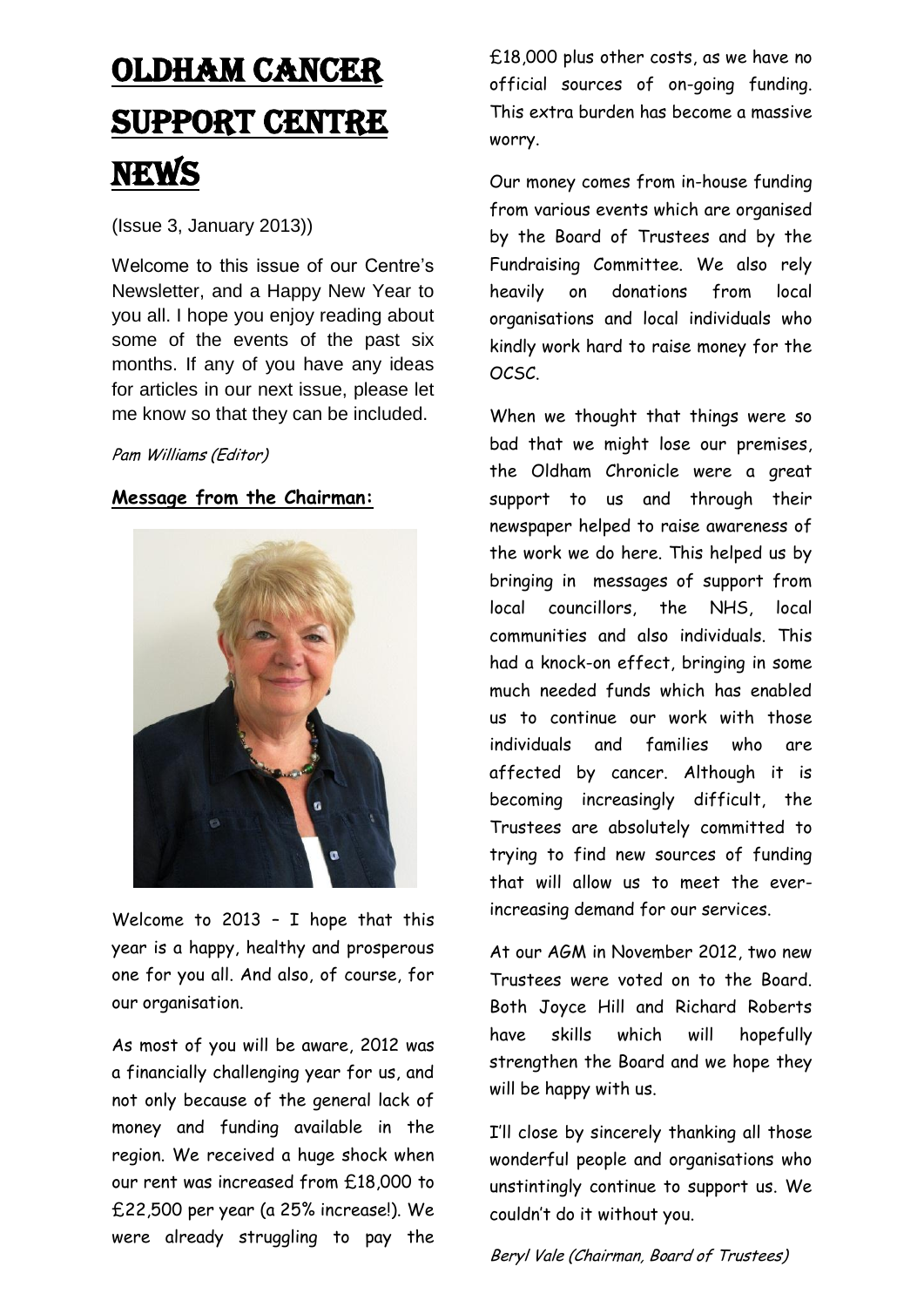# FUNDD**AISING**

## **Can you help?**

Our main priority this year is to raise the funds to cover the cost of our rent to the NHS (£22,500.00), salaries for our Counsellors and Therapists, and all other on-going expenditures.

The Board of Trustees is applying to as many sources of funding as possible, but in the present economic climate this is becoming more and more difficult.

Our regular Volunteers do as much as they can to help support all of our fundraising events, but we really do need help from more people.

Our Fundraising Group meets once every six weeks on a Tuesday evening and the members are constantly trying to come up with new ideas for raising money.

So if you have some time to spare and/or you have a good idea for an event, please contact the Centre (0161 906 2940) for the date, time and place of our next meeting. You will be made most welcome.

## **\*\*\*\*\*\*\*\*\****SKILLS/TALENTS***\*\*\*\*\*\*\*\*\*\*\*\*\***

*If you are unable to offer us any of your time but could use your skills in, for example, baking, cardmaking, sewing, knitting, crocheting, jewellery making, or any other craft work, we would be extremely grateful for any items for our fairs and sales of work. Again, please contact the Centre if you can help.* 

**Just before Christmas we were sorry to have to say good-bye to Therapist, Janice Boriss, and Counsellor, Carol Smith. We thank them both very much for the work they have done for OCSC and wish them well for the future.**

**\*\*\*\*\*\*\*\*\*\*\*\*\*\*\*\*\*\*\*\*\*\*\*\*\*\*\*\*\*\*\*\*\*\*\*\*\*\*\*\*\*\*\*\*\*\*\*\***

**\*\*\*\*\*\*\*\*\*\*\*\*\*\*\*\*\*\*\*\*\*\*\*\*\*\*\*\*\*\*\*\*\*\*\*\*\*\*\*\*\*\*\*\*\*\*\*\***

THANK YOU

To the following people who have recently kindly made donations to the Centre:

- Irene and Dennis Greenwood (from a collection of 2p coins – fantastic)
- Carol and David Atkinson (celebrating their Golden Wedding Anniversary. Congratulations from all of us)
- Jacqueline Howell (the proceeds from a swear box!!)

## **Patients' Support Group**

**This new group for cancer patients (including those who have suffered from cancer in the last five years) will be starting on Wednesday, 30 th January, 2013, from 11 a.m – 2.00 p.m. and will take place at the Centre at the same time on the last Wednesday of each month. Tea, coffee and biscuits will be served, but members of the group will be welcome to bring a light lunch with them if they choose.**

**The facilitators for the group will be Becky Norris (Chemotherapy Sister from Christie's) and Ros Royle (Counsellor at the Centre and former palliative care nurse)**

**The agenda for each month will be decided by the group members. Topics which have already been suggested include:**

- **meditation**
- **hand and/or foot massage**
- **nail care**
- **mouth care**
- **nutrition**
- **skin care**

**but anyone in the group will be able to put forward their own ideas.**

**The opportunity to speak to Ros or Becky on a one-to-one basis will also be offered, but in addition it is a chance to meet new people socially for a cup of tea and a chat.**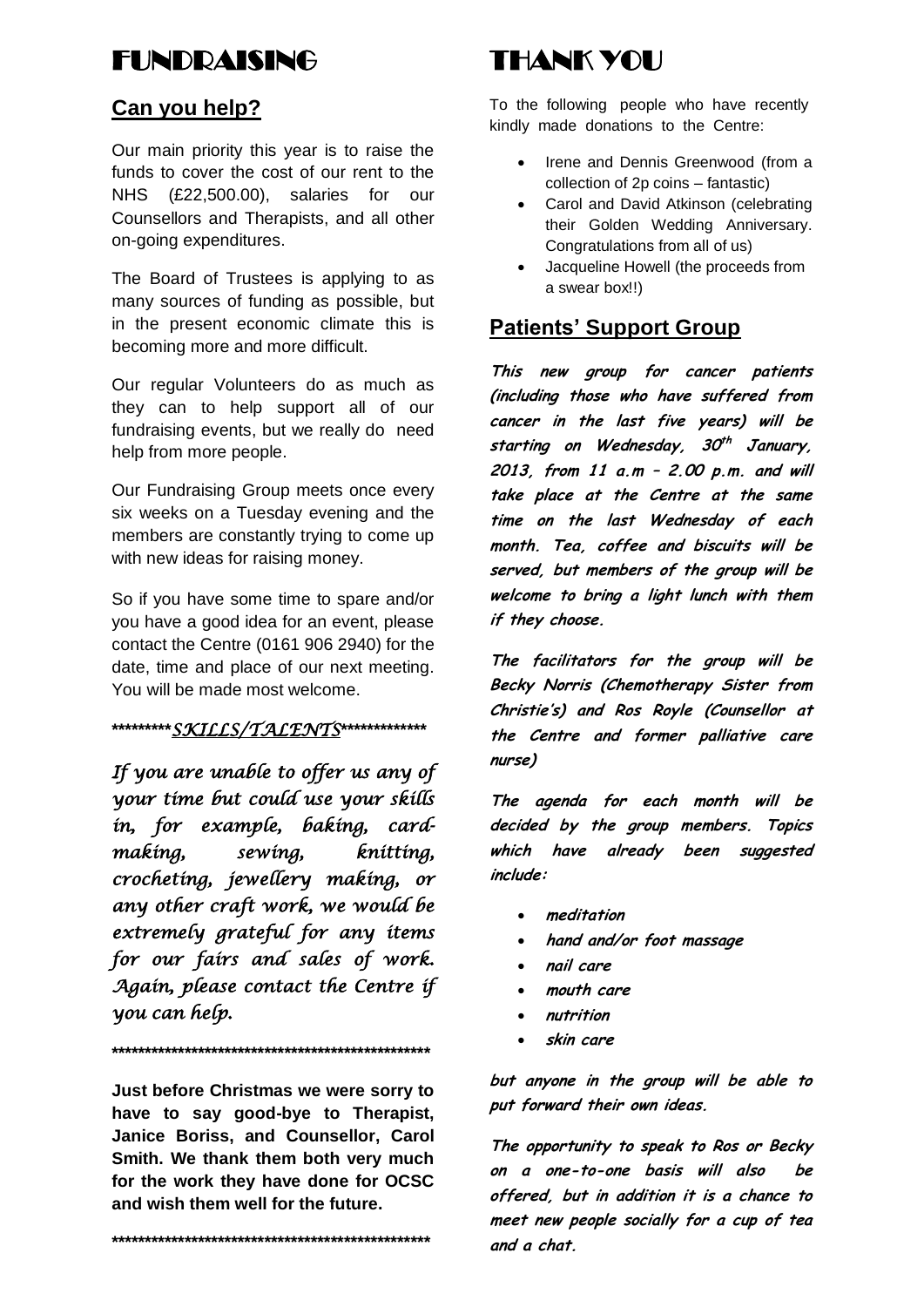## **Counselling**

Hello, my name is Jane and I am one of the Counsellors here at the Oldham Cancer Support Centre. I am trained as a Person Centred Counsellor and am a member of the British Association of Counselling and Psychotherapy.

Initially I came to counselling through my other profession, which is teaching. Within my counselling I work with both children and adults.

It is my belief that all people should be respected and valued, and that when counselling takes place in a respectful relationship it can empower and enable people. This, in turn, allows them to discover their own way forward in a safe, confidential environment.

I thoroughly enjoy my work at the Centre, which I believe offers a valuable service to anyone who has been affected by cancer.

In the time that I have worked here I have seen at first hand the beneficial work that takes place across the whole of our organisation. I know that this has made a difference to so many people's lives.

It is an honour to be part of such an amazing team.

## **Two evenings at the Home Guard Club**

*Our thanks must go once again to everyone at the Home Guard Club in Failsworth for allowing us to hold fundraising events there.*

*On September 14th we held our second potato pie supper and bingo evening, which was again very successful and raised £415.*

*And on December 7th we had our Christmas party there. By popular request we again enjoyed potato pie but this time it was followed by a selection of extremely naughty desserts – plus mince pies. Special thanks must go to the Failsworth Medical Centre staff (Sally Brown, Sam Casey and Carol Wood) who baked whole batches of mince pies for us. During the evening, as well as witnessing some very enthusiastic dancing, we held a raffle and also had some games of bingo and a quiz. The quiz was won by our own Jean Harrison and her friend – well done to the two brainboxes!!*





Volunteers and friends at the Christmas party

# THANK YOU

- **to the Manager at Tesco, Failsworth, for a £10 store voucher which we used in one of our raffles.**
- **to the following people who donated items for us to sell:**
	- **~ Vivian Coates**
	- **~ Mrs V Manser**
	- **~ Richard Crawley**

**Jane Dowd (Counsellor)**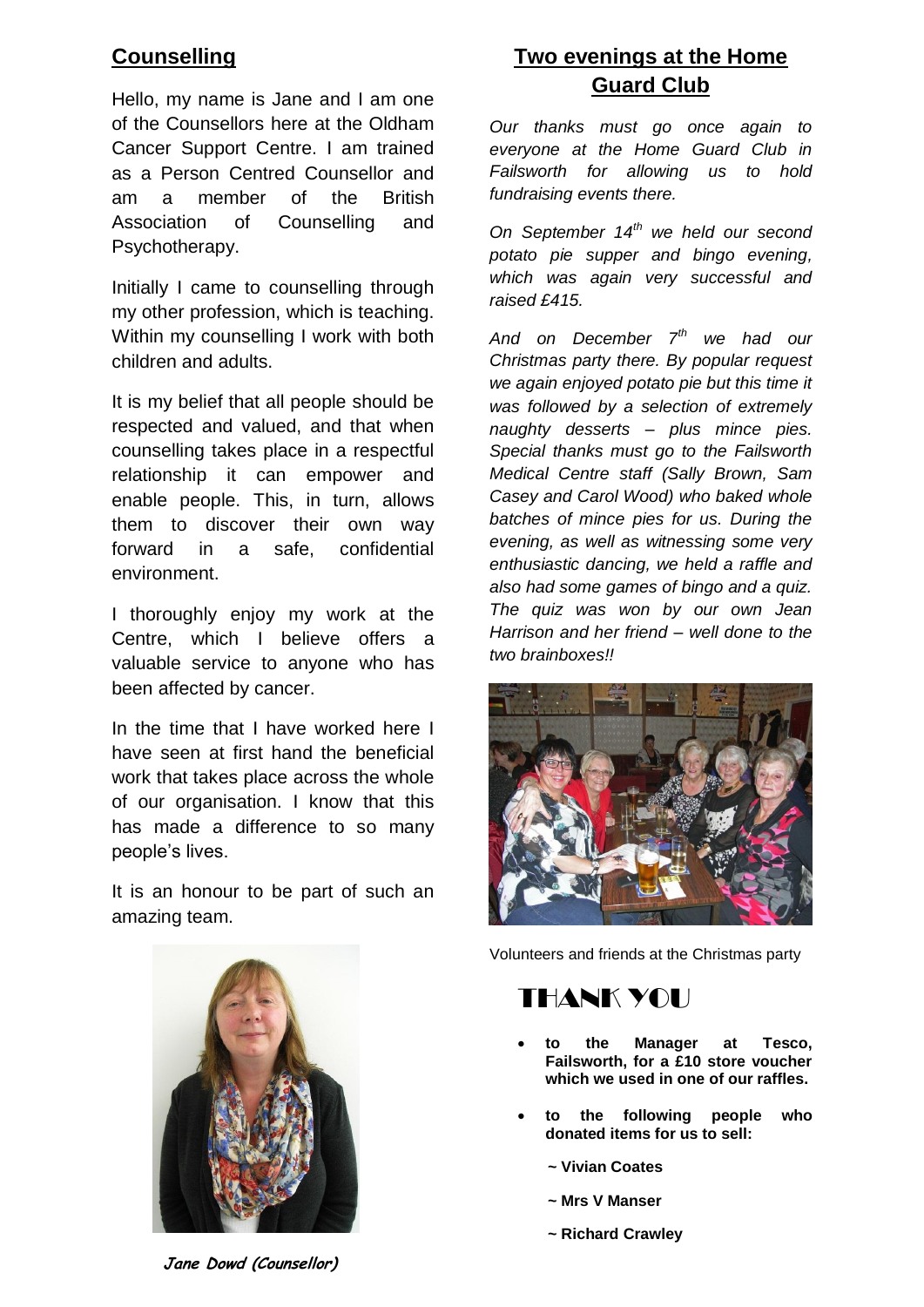### **Saddleworth Women's Institute**

For the past two years we have been fortunate enough to be one of Saddleworth WI's three chosen charities. Along with the local Mountain Rescue Team and the Saddleworth playgroup for children with special educational needs, we have had funds raised for us by the members of this WI.

Last January we were each presented with cheques for £1,000 and this year we have each been given £1,250. What amazing amounts – and what an incredible amount of work the members must have put in. They have held a Diamond Jubilee party, a Shop Local Festival, car boot sales, themed evenings, raffles and guest speakers.

One celebrity speaker was writer and comedienne Helen Lederer, who gave an interesting and very amusing talk in July. Helen was happy to have her photograph taken by Pam, with the then WI President, Jennifer Whitworth, and agreed that we could use it in our Newsletter:



The new President, Jess Moreland, and the Vice-president, Tricia Leigh, welcomed Beryl and Pam to this year's presentation evening on January 9<sup>th</sup>. After receiving the cheque they were invited to stay for the rest of the evening and join one of the quiz teams – did our two intrepid Centre members excel? Sadly not!



Jess Pam Beryl Tricia

Everyone at the OCS Centre would like to send a huge thank you to every member of the Saddleworth WI for choosing us as one of its charities and also for working so hard to raise this amount of money. We are very grateful.

**\*\*\*\*\*\*\*\*\*\*\*\*\*\*\*\*\*\*\*\*\*\*\*\*\*\*\*\*\*\*\*\*\*\*\***

## THANK YOU

To the following people for their donations:

- Mrs Min Ellerker
- Mrs J Margaret Heap
- Carol Lennox
- Nuala Pradey
- Nicola Siddall
- Kirsten Fretwell
- Sandra and David Butterworth
- Jean and Ray Samways

~ we really appreciate their generosity and support.

Helen and Jen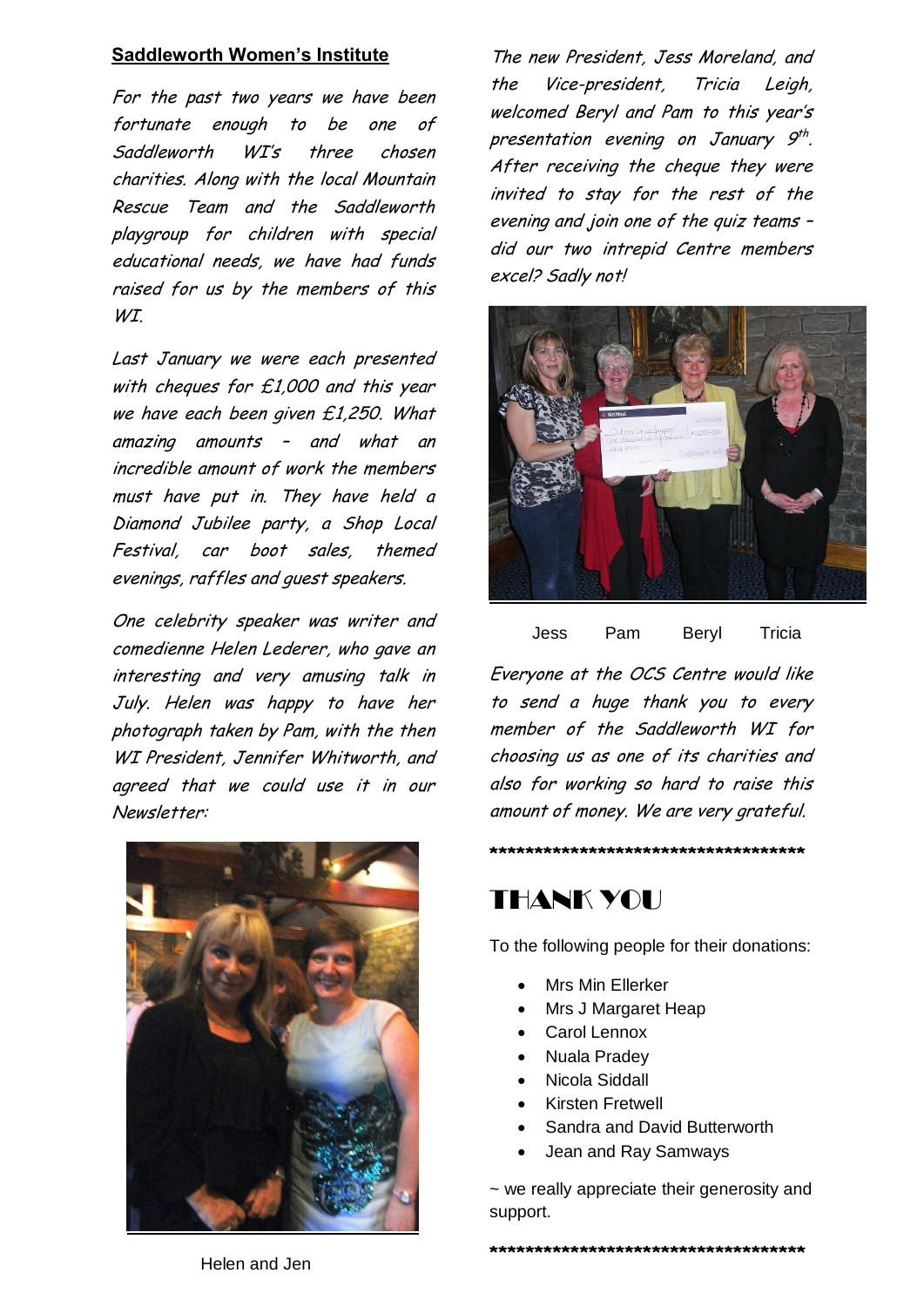## **A Young Volunteer**

Georgina Sanderson, who has been connected with the Centre since she was very young, recently persuaded her school to have a 'dress down' day and to donate the funds to OCSC.

Georgina is the daughter of Wendy, who is one of our longest-serving receptionist/ volunteers.

As well as helping to raise over £1,300 at this event, Georgina always tries to turn out to help at events such as our Spring and Autumn Fairs, Potato Pie Suppers and Therapy Days.

Well done Georgina – and thank you so very much for everything you do.



Our thanks must also go to Mr Meagher, Headmaster at Failsworth School, for allowing Georgina the opportunity to do this for us.

## **The Carers' Drop-in Group**

The Carers' Group continues to meet on the last Monday of each month (10.00 a.m. – 2.00 p.m.) when a light lunch is provided. This group is for anyone who takes care of a member of their family or a friend who is not in good health (with any illness, not necessarily with cancer). It is designed to give Carers a break for a few hours, so if you would like to join them please just come along and ask for Shirley Ryder or Marie Walmsley who both help to facilitate this group. You will be made very welcome.

Since the last issue of the newsletter, the group has visited the Willow Pool Garden for a day where they also had a lovely meal.

One month the group held a special party for two of its members – one who was sixty and the other who was eighty. Congratulations to both of them.

Paul Cassidy, the Director of Social Services in Oldham, visited one of their meetings. He was very informative and extremely supportive. He told the group members that if he could ever help any of them as individuals or as a group, they only had to contact him.

In December the Carers enjoyed a Christmas meal at Smokie's, where everyone had a good time.

Activities which are being planned for the next few months include having group members' first aid certificates updated, and also a visit to Gorton Monastery for a meal.

So don't forget, if you are taking care of a loved one who is ill, try to give yourself a short respite each month and join us at the Centre. We can guarantee that you will enjoy it.

**\*\*\*\*\*\*\*\*\*\*\*\*\*\*\*\*\*\*\*\*\*\*\*\*\*\*\*\*\*\*\*\*\*\*\***

# THANK YOU

- **Dr Gowan**
- **Sally Brown**
- **Carol Wood**
- **Sam Casey**

**who all work in the Failsworth Health Centre, for making wonderful cupcakes for our Autumn Fair and mince pies for our Christmas Party. They are now known to us at OCSC as the "Cake Queens".**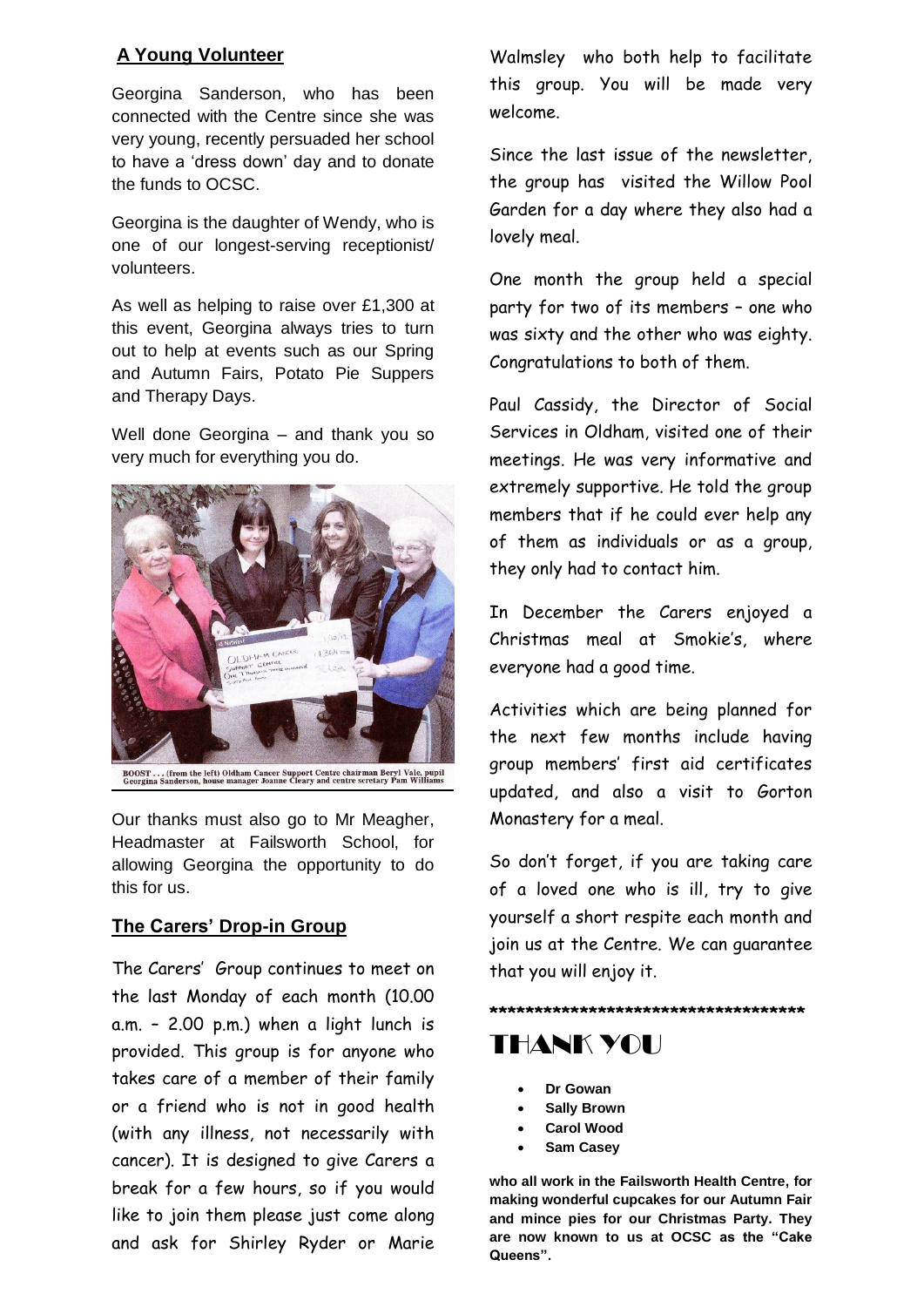### **Complementary Therapies**

We now offer the following therapies:

- Massage
- Indian head massage
- Reiki
- Hot and Cold Stones
- Reflexology
- Hypnotherapy
- **•** EFT (Emotional Freedom

Technique)

The first six therapies are free to cancer patients or their carers/families. If they then wish for further therapies there is a small charge of £12 per session.

### **Counselling**

These sessions are free for however long it takes for the client.

Please call in at, or phone, the Centre to make an appointment. Or you may be referred by your GP, a Macmillan nurse, Christie's or any other hospital or health professional.

# THANK YOU

**\*\*\*\*\*\*\*\*\*\*\*\*\*\*\*\*\*\*\*\*\*\*\*\*\*\*\*\*\*\*\*\*\*\*\***

- To all the therapists who, yet again, gave so freely of their time on the fundraising Therapy Days held in September and November. Also to all the staff and volunteers who helped to make the two days such a success. Together with a raffle, the September event raised £500 and the one in November raised £429. Fantastic!
- To everyone who worked so hard to make our Autumn Fair such a great success. Held at the Broadbent Luncheon Club on Saturday October  $27<sup>th</sup>$  it raised £977.70. So to everyone who helped and to all those who came along and supported us – thank you so very much. And a special thank you, as always, to the ladies from the Broadbent Luncheon Club for making it possible.

## The Greyhound Inn

*Just after Christmas we received a phone call from the landlady of the Greyhound Inn, Royton, to ask if our Chairman could attend their Quiz Night on January 15th to receive a cheque for our Centre.*

*Some months previously, Shane and Cath Clegg, the landlord and landlady, had decided that the proceeds from the Quiz evenings should be donated to a charity.*

*One of the regular quizzers, Margaret Heap, suggested that this should be the OCSC and showed them a copy of one of last year's Newsletters, which told everyone about some of the work that we do. So thank you Margaret!*

*On the 15th Beryl was presented with a cheque for £625:*





*So a very big thank-you goes to Cath and Shane and all the Greyhound quizzers who made this possible.*

#### **\*\*\*\*\*\*\*\*\*\*\*\*\*\*\*\*\*\*\*\*\*\*\*\*\*\*\*\*\*\*\*\*\*\*\***

**Please remember that if you are affected by cancer in any way, you do not have to come to the Centre only if you are having counselling or a therapy. You are always welcome just to drop in for a cup of tea (or coffee) with our volunteers – with or without a chat!**

**\*\*\*\*\*\*\*\*\*\*\*\*\*\*\*\*\*\*\*\*\*\*\*\*\*\*\*\*\*\*\*\*\*\*\***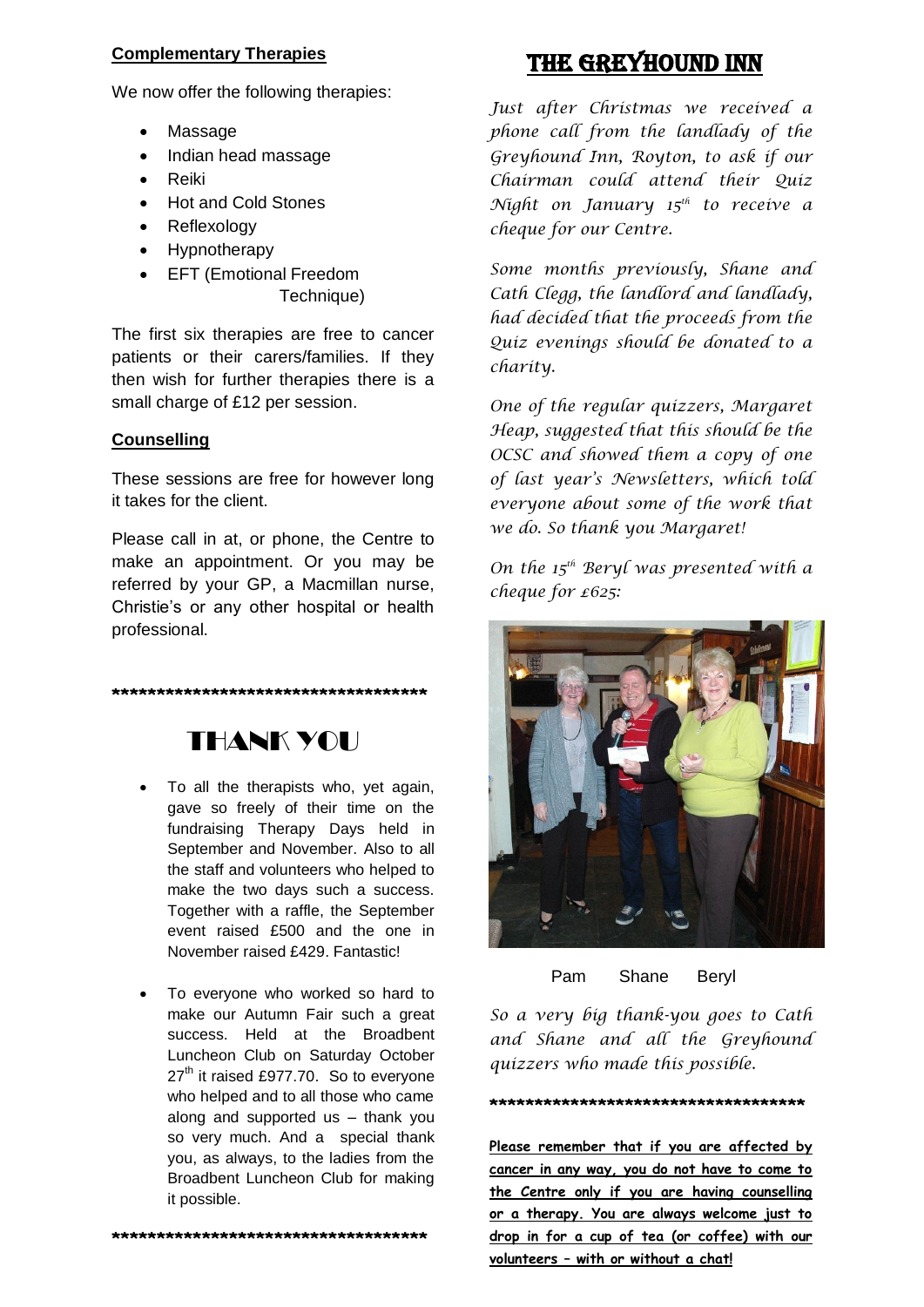## **My Journey with Cancer……**

 $\ldots$  began on 11<sup>th</sup> June 2010, a day that will remain in my mind for ever. It was on this day that I was diagnosed with Lobular Breast Cancer. During the following months I went through many emotions – of disbelief, anger, then positivity and hope.

The disbelief was that I didn't believe that this was happening to me; the anger was at what I was putting my daughters, partner and family through; the positivity was not letting this C thing get to me; and the hope was that I would have many more years ahead to spend with my family.

My treatment began four weeks after my diagnosis with a mastectomy and breast reconstruction, followed by seven chemo sessions and four weeks of radiotherapy. The worst part of my treatment was the chemo – having to lose all my hair plus going through the gruelling side effects which made me want to give up. I would not have been able to get through all this without the love and support of my daughters and partner who were my rocks.



 **Joyce Hill**

After the treatment has finished you think "What now?" You have lost the support of your medical team and are left to try and get on with your life.

For me, I had lost all my confidence and could get very emotional for no apparent reason.

It was then that I found the Oldham Cancer Support Centre, which truly started to put my life back together. It was mentioned to me when I was undergoing my radiotherapy at the Christie centre in Oldham. My daughters had been urging me to undergo therapy as a way of dealing with what I had been through, so I thought I had nothing to lose by visiting the Centre.

I can honestly say that I haven't looked back since walking through the doors. I was welcomed with open arms and shown great kindness by all who worked there.

The therapies and counselling have been invaluable to me and I will be forever thankful for their help and support. I know that they are always there if I need them.

They have shown me and many others like me that there **is** life after a cancer diagnosis.

**NB Joyce is now a valued member of the Board of Trustees at OCSC (Editor)**

**\*\*\*\*\*\*\*\*\*\*\*\*\*\*\*\*\*\*\*\*\*\*\*\*\*\*\*\*\*\*\*\*\*\*\***

## AFTERNOON TEA

An old fashioned afternoon tea was held at the Broadbent Luncheon Club on Saturday, 8<sup>th</sup> September.

Tables were set in the traditional way; a variety of sandwiches and cakes were served; and, of course, scones with jam and cream.

Everyone who came said how much they had enjoyed it – and wanted to know when the next one was!

The afternoon, together with a raffle, raised £326.05.

Thank you to everyone who helped in any way and also to those who came and supported us.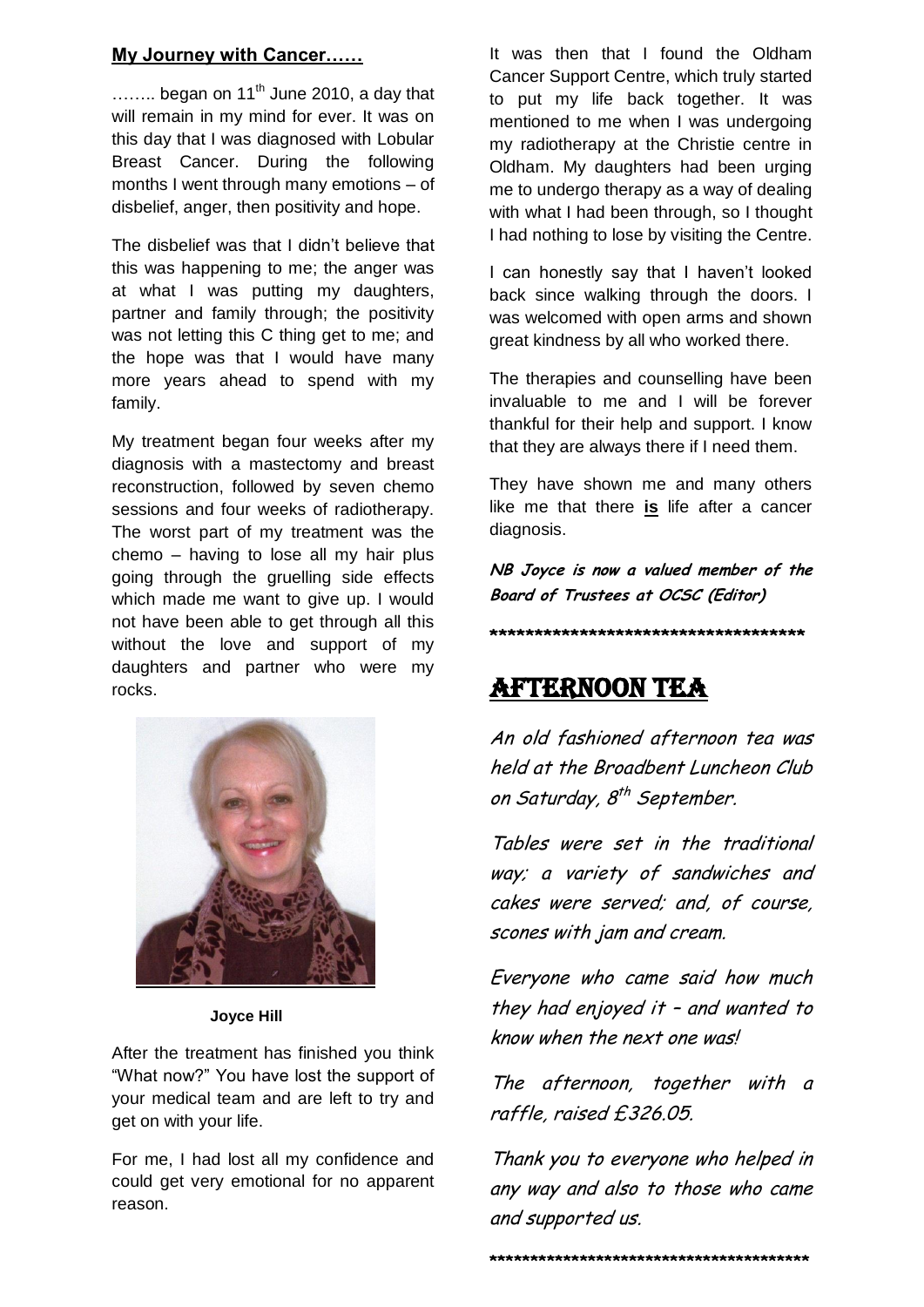## **OUR NEW WEBSITE**

We are so pleased to let you all know that we now have a new website. This has been designed and produced by Karen Mackle of Chadderton, who is our Treasurer's daughter.

She has spent many hours producing this for us and all in her spare time. We send her our very grateful thanks and want her to know how appreciative we are.

We hope to put more information on the site as time goes on, including when and where our fundraising events are.

When you log on you will find that bright, cheerful colours have been used - which will, hopefully, make you smile.

You will find us on:

**[www.oldhamcancersupportcentre.com](http://www.oldhamcancersupportcentre.com/)**

#### **\*\*\*\*\*\*\*\*\*\*\*\*\*\*\*\*\*\*\*\*\*\*\*\*\*\*\*\*\*\*\*\*\*\*\*\*\***

## **Future Fundraising Events**

**18th February** (Monday) 7.30 p.m. at the Playhouse 2, Shaw – a production of 'Proof'. Tickets £8 - available from the Centre.

**23rd February** (Saturday) 9.30 a.m. -3.30 p.m. Therapy Day at the Centre

**27th April** (Saturday) Spring Fair at the Broadbent Luncheon Club. 10.00 a.m. - 3.00 p.m.

**3 rd May** (Friday) 7.30 p.m. A Psychic Evening with International Psychic/Medium **Gary Dakin.** Tickets £10. Concessionaries £8 (over 65's or unemployed). At the Home Guard Club.

**24th May** (Friday) 7.30 p.m. Bingo evening with potato pie supper. (Home Guard Club)

Other events are at the planning stage and when confirmed will be advertised at the Centre and on the web page.

## **Volunteer and Transport Organiser**

My name is Denis Ryder and after I retired I wanted to put something back into the community and so I became a Volunteer at the Oldham Cancer Support Centre.

I completed several training courses and then offered my services as a volunteer driver. This entails collecting patients (who do not have any other means of travelling to the Centre) from their homes, and bringing them to the Centre. Once their treatment has been completed I return them home.

I find these experiences to be both rewarding and humbling.

I am also a member of the Centre's Fundraising Group. It is very difficult to keep on top of our required financial outgoings, but members of this group, together with other Volunteers, work very hard to do so.

In my spare time I enjoy reading, walking (and running!) and football. I am very family orientated and we take pleasure in being members of the National Trust.



**Denis**